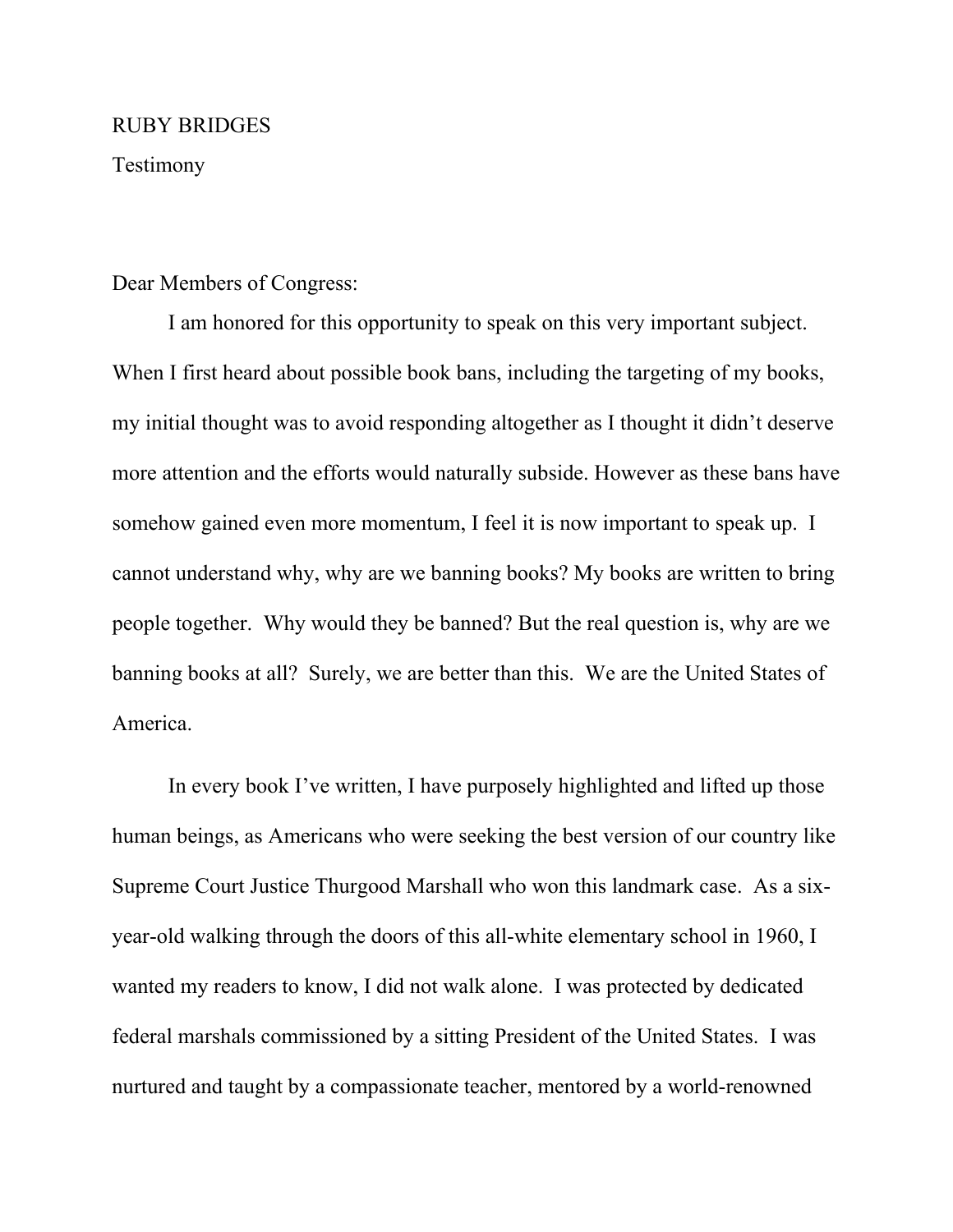child psychologist. All of whom were white by the way and mentioned in these very same books that some wish to ban. They became a part of my support system along with a supportive community, my village. My courageous family and friends. So, when I share my experiences, my story, in these books, I share a shared history – good, bad, and ugly.

As a six-year-old child, I had no idea I was taking a historic walk. My parents were sharecroppers, raised in rural Mississippi. Not activists. For them, education was a luxury they could not afford. They only knew that they wanted better for their own children. A mother that felt education would provide that better life. A father who was a decorated Korean War vet, was skeptical. Remembering his own experiences in a segregated branch of the military, he said he was always seen and treated as just another colored soldier, war hero or not. Needless to say, this historic walk put them at odds with one another. Even though this same walk helped to change the face of education in this country. And I, I became the poster child for the Civil Rights Movement. My father never lived to see the change this walk helped to promote.

As a six-year-old, I had so many questions. What happened? How did it happen to me? Why that school? Sadly, no one, including my parents could provide answers or they didn't want to. History happened and it was over. Being six, with limited capacity, I often wondered if it was all just a dream. How would I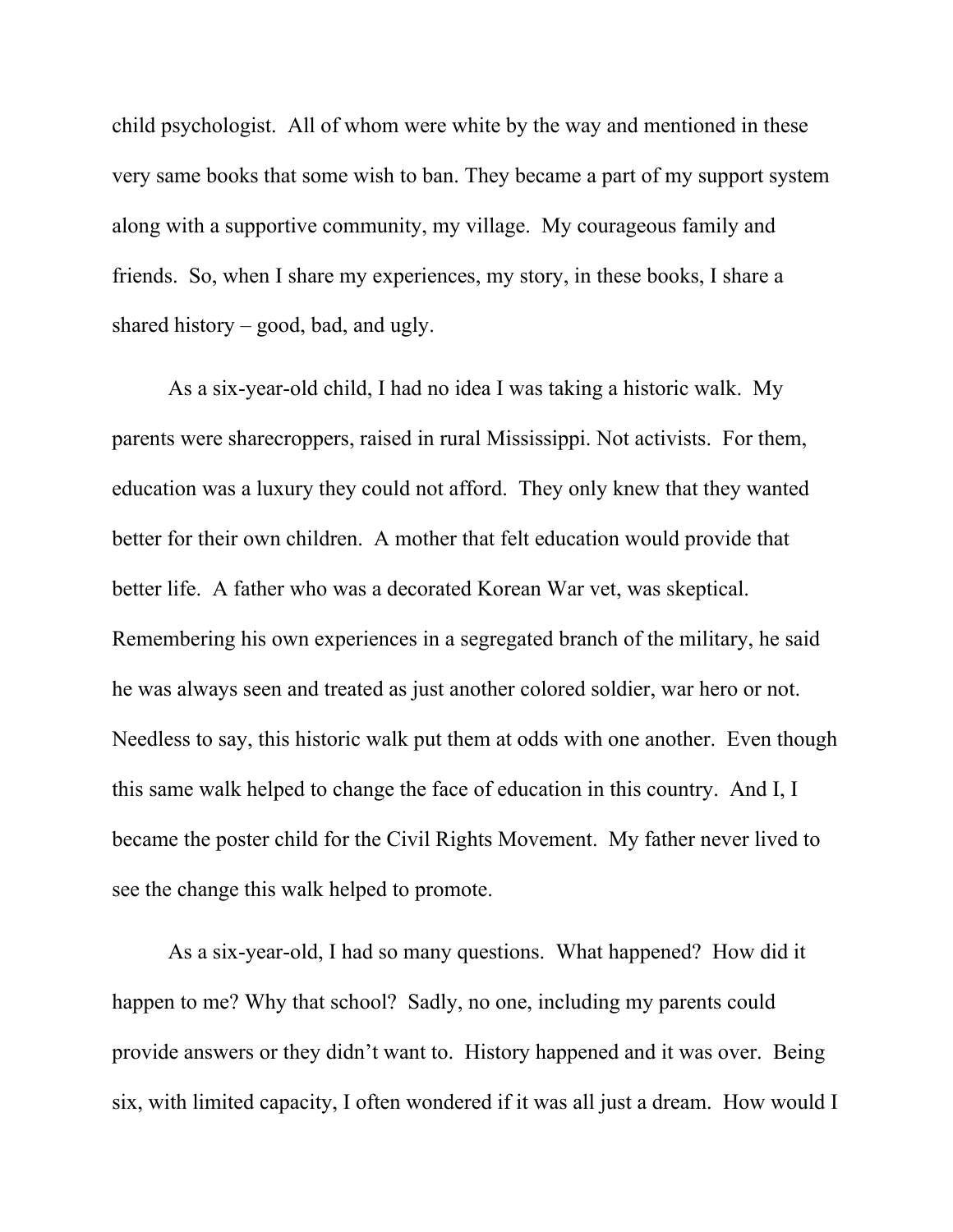ever understand my own place in history? This was a part of my identity, and yet no one around me was equipped to discuss it; or maybe they just didn't want to share this with me. I was only six. Let's face it, there was no Black History Month then, and the textbooks we used were obsolete then and they are still obsolete today. I learned the full impact of my own story at the age of 17 when a reporter showed up on my doorstep with the Norman Rockwell painting, which depicted my walk. Until that very moment, I thought my experience in 1960 was contained to my own neighborhood, in my community, on my street. I questioned if it really even mattered. Finally, I understood my role in history, and it didn't come from the textbooks used to teach me that history, unfortunately.

The truth is that rarely do children of color or immigrants see themselves in these textbooks we are forced to use. I write because I want them to understand the contributions their ancestors have made to our great country, whether that contribution was made as slaves or volunteers. My books are written to inspire a new generation to contribute to building this great country for indeed there is much work to be done. If we are going to have a conversation about banning books, then I say that conversation is long overdue. Let's have it, but it must include ALL books. If we are to ban books from being too truthful, then surely, we must ban those books that distort or omit the truth.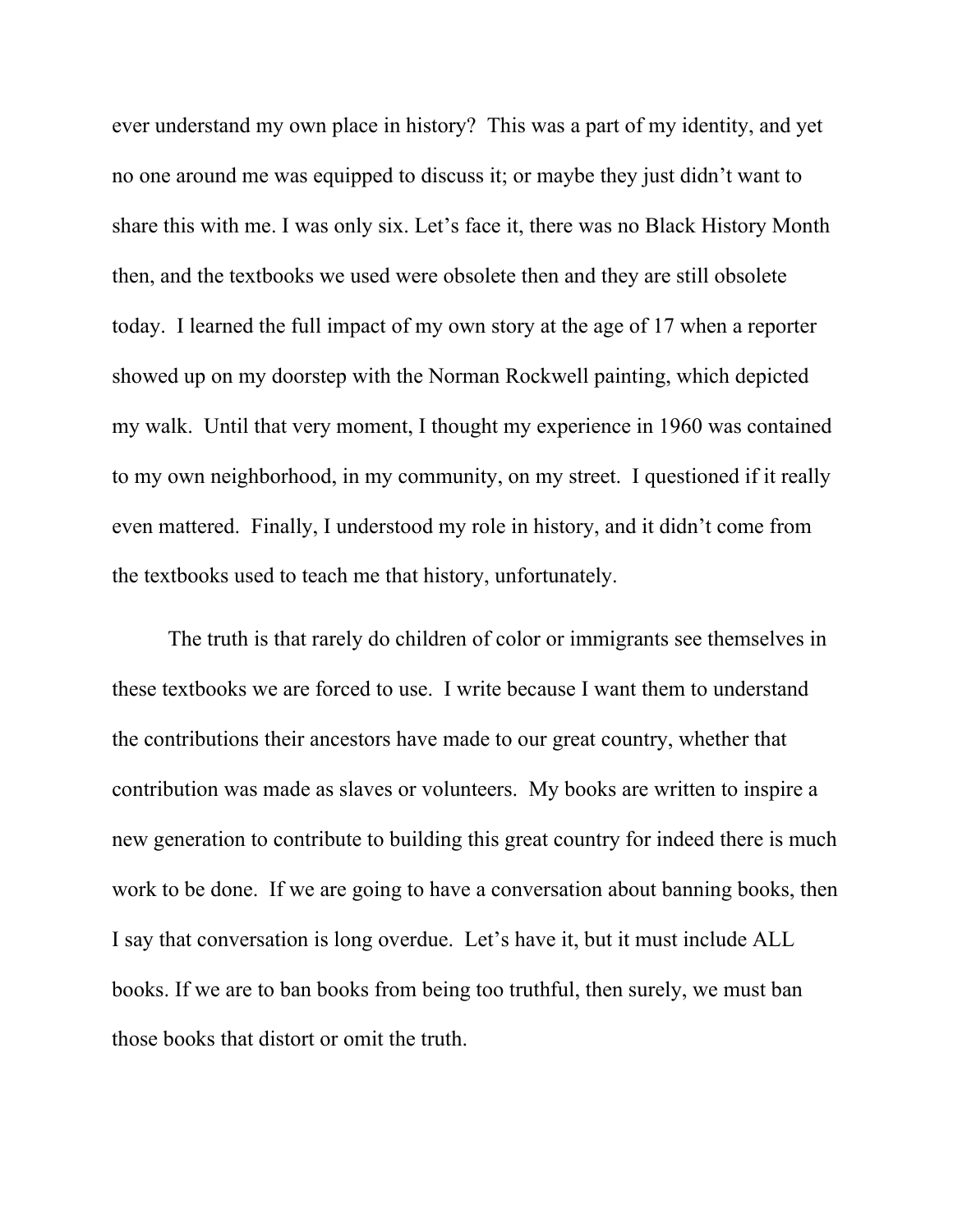I do empathize with parents who are faced with answering questions that they do not feel equipped to answer. Remember, my parents once stood in their shoes. Even when my own grandson at seven, came to me with a book about the United States Presidents, their names and their faces asking, "Mom-mi, do you have to be white to be President?" As a grandparent, that truth was hard for me to look at. I had to be creative in my response while also being truthful, because my grandson needed to feel good about the person he sees in the mirror as well. My response, "No, you don't. They're waiting on you. You can be the first black President of the United States." So, you see, I encourage parents and teachers to be creative, without lying of course because our children deserve the truth. The truth is pure. The truth is good. We all know the saying, "the truth shall set us free."

As I stated in my 2014 TedTalk, teachers should be given the flexibility to teach. We must untie the hands of our very qualified educators. Books celebrate our shared history, and they should not be banned. The integrity of books and the history and stories within their pages must be embraced and preserved by all, for all. History is sacred and shouldn't be changed or altered in any way.

In closing, I would like to say, the purpose of my books is to extend and expand education to children-all children no matter the color of their skin. I write to remind children that we should embrace both our truth and our progress. I write